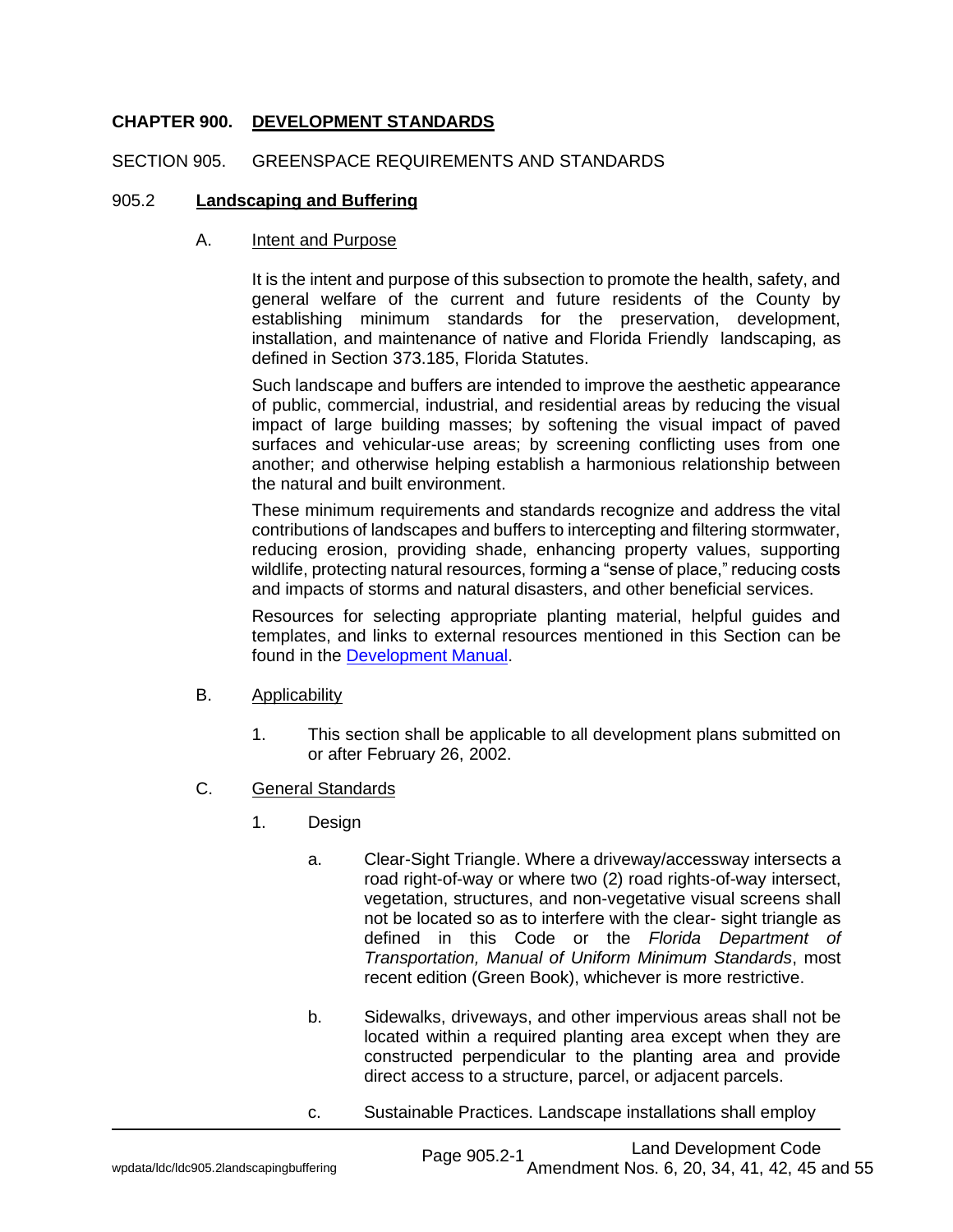environmentally sustainable principles and practices, which include Florida Friendly landscaping. A comprehensive guide to Florida Friendly landscaping principles and materials is available [through](http://www.floridayards.org/) the University of Florida IFAS website linked in the **Development Manual**. Landscaping shall be installed so that landscaping materials meet the concept of right material/right place. Installed material shall be grouped into zones according to water, soil, climate, and light requirements.

- d. Diversity
	- (1) A maximum of fifty (50) percent of the plant materials used, other than trees, may be non-drought tolerant. The use of turfgrass varieties with excellent drought tolerance may exceed the fifty (50) percent limitation.
	- (2) A minimum of thirty (30) percent of the plant materials, other than trees and turfgrass, shall be native Floridian species suitable for growth in the County.
	- (3) Tree diversity shall be required based on the number of required trees on site (see Table 905.2-B).

| <b>Required Number of Trees</b> | <b>Required Species</b> |
|---------------------------------|-------------------------|
| $1 - 5$                         |                         |
| $6 - 10$                        |                         |
| $11 - 15$                       |                         |
| $16 - 20$                       |                         |
| $21 - 25$                       |                         |
| 26 or more                      |                         |

#### **TABLE 905.2-B**

- (4) Where more than one (1) species is required, even distribution shall be strived for and subject to County approval through the associated review process.
- (5) For shrubs, no one (1) species shall constitute more than twenty-five (25) percent of the total number of plantings.
- (6) Development projects one (1) acre or less in size are exempt from the diversity requirements of Subsections 3, 4, and 5 above.
- e. Berms. Where berms are installed, drought tolerant ground cover or sod, such as Bahia, may be used to stabilize the berms. The height of the berm shall be measured and averaged at regular intervals on the exterior of the berm. The final height shall be determined by averaging the dimensions obtained. The measured interval distances shall be typically eight (8) feet.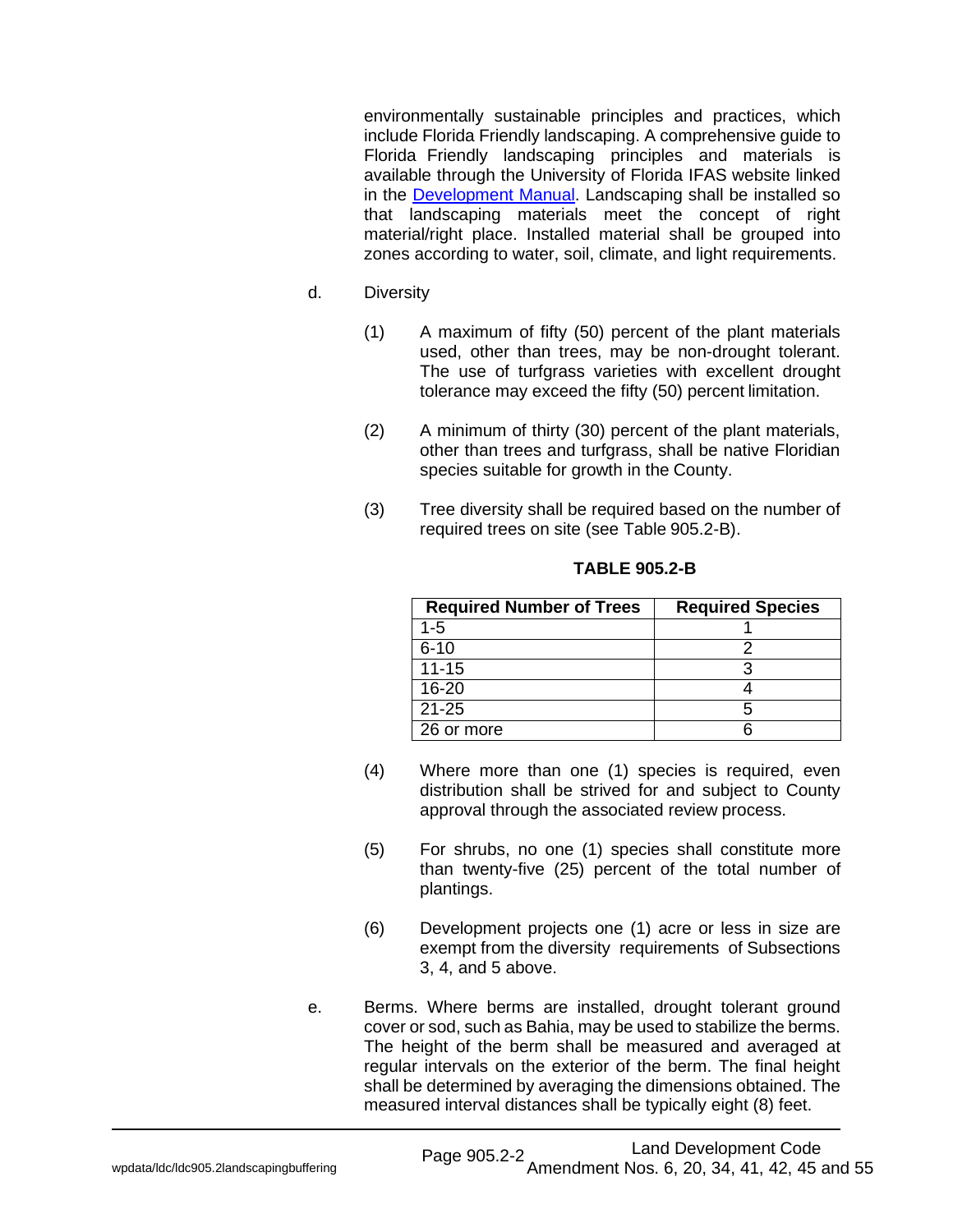- f. Tree Location. Trees are required to be located on the site; however, trees may be planted within rights-of-way or on public lands pursuant to Section 905.2.D.3.
- g. Use of Existing, Noninvasive Plant Materials. Existing, noninvasive plant materials may be used to meet the buffering and landscaping requirements, provided there is no reduction in the required landscaping and the required vegetation is adequate to meet the intent of the buffer being substituted for. If existing plant materials are retained to meet the requirements, the following standards shall apply:
	- (1) All new development shall retain existing, noninvasive plant materials to the maximum extent possible, unless stormwater management design, necessary grade changes, required infrastructure, or approved construction footprints necessitate their removal. Areas of retained plant materials shall be preserved in their entirety with all trees, understory, and ground cover left intact and undisturbed, provided that invasive, prohibited plant materials are removed.
	- (2) Numbered photographs with site plan key, or other forms of proof and a print date showing the extent of the existing landscaping shall be provided during the review process for assessment of the existing landscaping.
	- (3) The protection of existing, noninvasive plant materials shall conform to the standards listed in this Code, Section 802.
	- (4) The required buffer width shall be delineated on the plans and existing vegetation within those buffers can be administratively approved to be used in whole or in part to satisfy buffer requirements. The subsequent removal of the existing vegetation shall require additional review and approval .
	- (5) Trees located within environmentally sensitive lands shall not be counted or credited toward the total number of trees required.
- 2. Types of Planting Materials
	- a. Shade Trees

All required shade trees shall be a selected from the Tree List in the [Development Manual,](https://www.pascocountyfl.net/DocumentCenter/View/57888/Development-Manual) unless otherwise approved by the County Administrator or Designee. All shade trees used to satisfy landscaping requirements shall at a minimum have a two (2) inch caliper trunk and be a minimum of six (6) feet in height at the time of installation.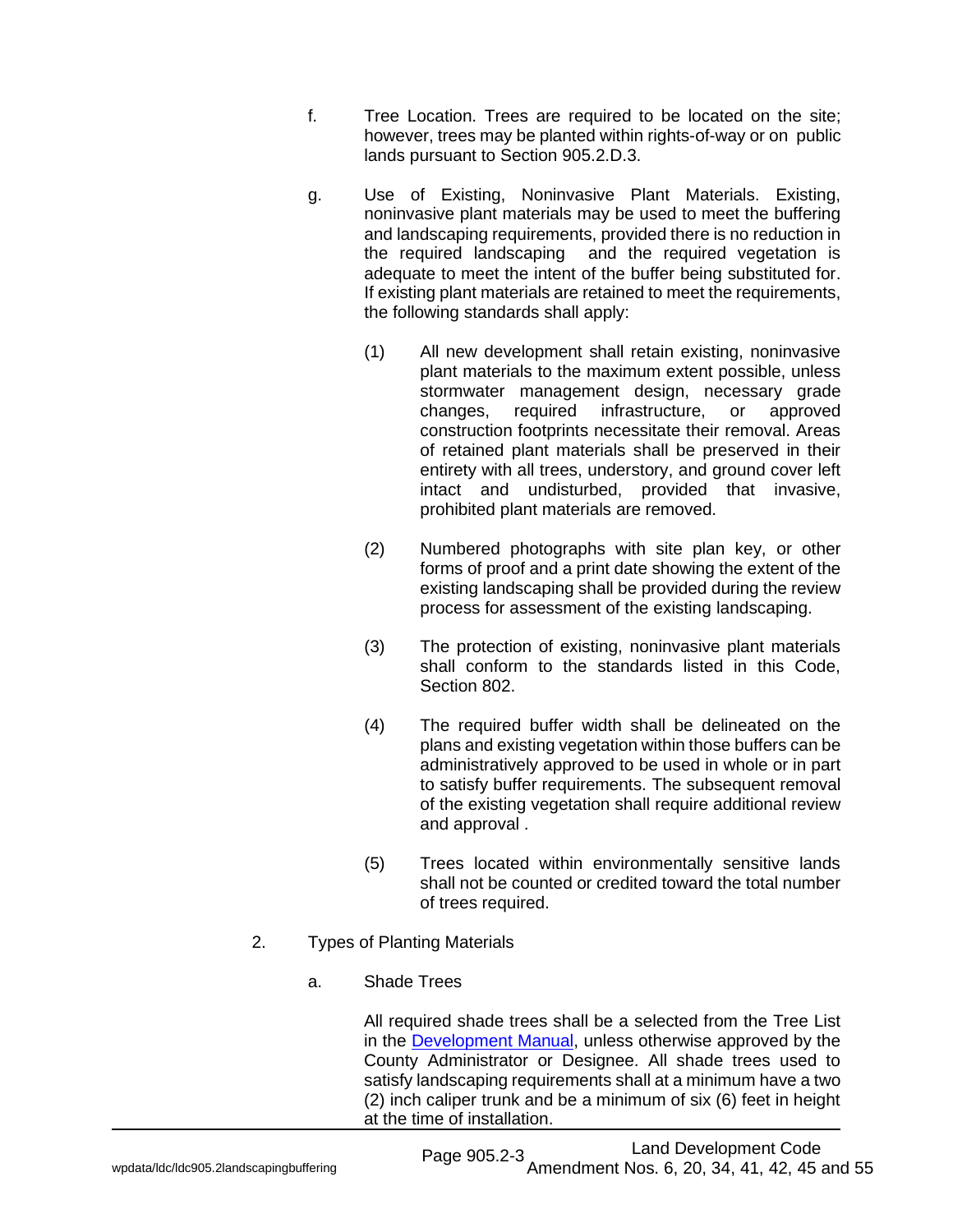The County defines a shade tree as any tree with a height and spread over 20-feet tall at maturity, that is planted for its wider canopy, can maintain a higher bottom-branch scaffold, and provide relief from direct sunlight for at least six months of the year.

b. Ornamental Trees

All required ornamental trees shall be selected from the Tree List in the [Development](https://www.pascocountyfl.net/DocumentCenter/View/57888/Development-Manual) Manual unless otherwise approved by the County Administrator or Designee. All ornamental trees used to satisfy landscaping requirements shall at a minimum have a two (2) inch caliper trunk and be a minimum of six (6) feet in height at the time of installation.

The County defines an ornamental tree as any variety of tree which is not expected, at maturity, to reach a height of twenty (20) or more feet which is planted for its decorative value rather than for shading purposes. Ornamental trees are usually deciduous but may include short-growing conifers or palms.

c. Palms

Palm trees may be substituted for up to thirty (30) percent of the required shade trees at a rate of three (3) palm trees, grouped together, for one (1) shade tree. Exceptions may be made for Palms classified as "Shade Palm" in the [Development](https://www.pascocountyfl.net/DocumentCenter/View/57888/Development-Manual) Manual, which may be planted individually. Palms must have a minimum of ten (10) feet of clear trunk at the time of installation.

d. Multiple-Trunk Trees

All proposed multiple-trunk trees shall have no less than three (3) trunks, each trunk equal to or greater than one (1) inch caliper, and shall be a minimum of six (6) feet in height at the time of installation.

- e. Shrubs
	- (1) Shrubs grown in appropriately sized containers shall have the ability to be a minimum of twenty-four (24) inches in height within one (1) year of planting (unless otherwise required) and shall maintain that height. Shrubs shall be a minimum of eighteen (18) inches in height at the time of installation. Shrubs shall be spaced a distance appropriate to the species to create a continuous appearance within one (1) year of planting, but at no more than thirty-six (36) inches on center at the time of installation.
	- (2) Dwarf variety of shrubs grown in the appropriate-sized containers shall be a minimum of ten (10) inches in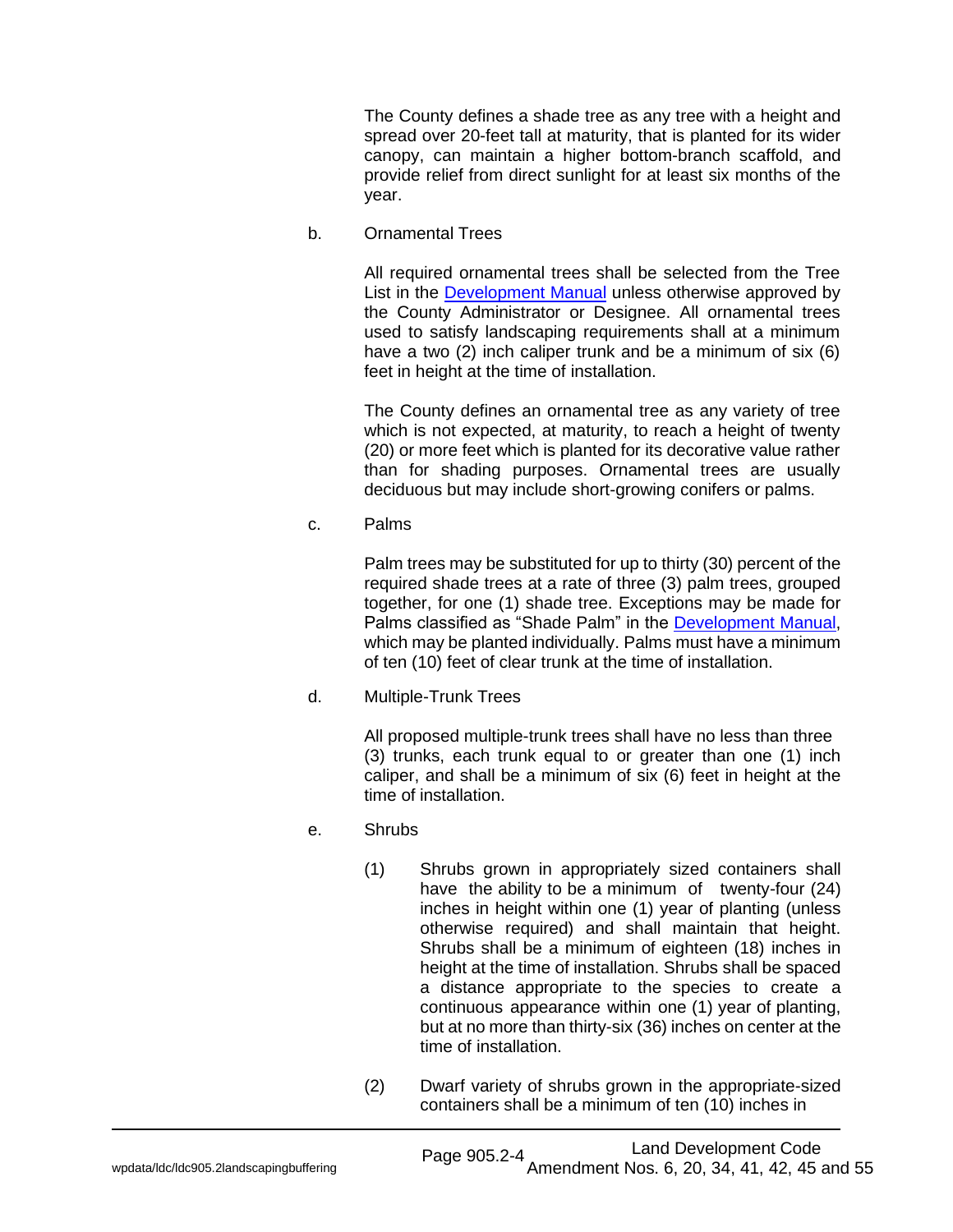height at the time of installation. Dwarf shrubs shall be spaced a distance appropriate to the species to create a continuous appearance within one (1) year of planting, but at no more than thirty-six (36) inches on center at the time of installation.

f. Ground Cover

Ground cover plants shall be spaced so as to present a finished appearance and to obtain a reasonably complete coverage within one (1) year after planting. Nonliving ground cover, such as mulch, gravel, rocks, etc., shall be used in conjunction with living plants so as to cover exposed soil and suppress fugitive dust.

g. Grasses

All portions of each site, which are not devoted to buildings, sidewalks, paving, or special landscape features shall be grassed, which may include wildflower grasses.

- 3. Installation of Planting Materials
	- a. Avoid Utility Conflicts. Landscape installations shall be placed to avoid conflict with the existing and/or proposed utilities, both underground and overhead. Where interference with overhead utility lines is probable, ornamental trees shall be planted with a maximum spacing of twenty (20) feet on center. Consultation with the affected utility should occur for assistance with the selection of suitable vegetative species.
	- b. Good Condition. All trees shall be planted according to the Florida Chapter, International Society of Arboriculture Standards for Planting, which is incorporated herein by reference. All trees must be maintained in good condition and planted in locations with adequate open space to allow for mature tree-canopy development.
	- c. Avoid Easements. Trees shall not be planted within any easement that might interfere with the use of that easement.
	- d. Nonliving Ground Cover. Nonliving ground cover such as mulch, gravel, rocks, etc. shall be used in conjunction with living plants to cover exposed soil and suppress fugitive dust. The nonliving ground covers shall be installed to a minimum depth of three (3) inches and should not be placed directly against the plant stem or tree trunk. Nonliving ground covers shall not be required for annual beds. Stone or gravel may be used to cover a maximum of twenty (20) percent of the landscaped area.
	- e. Quality Practices. All landscaping shall be installed in accordance with standards and practices of the Florida Nursery,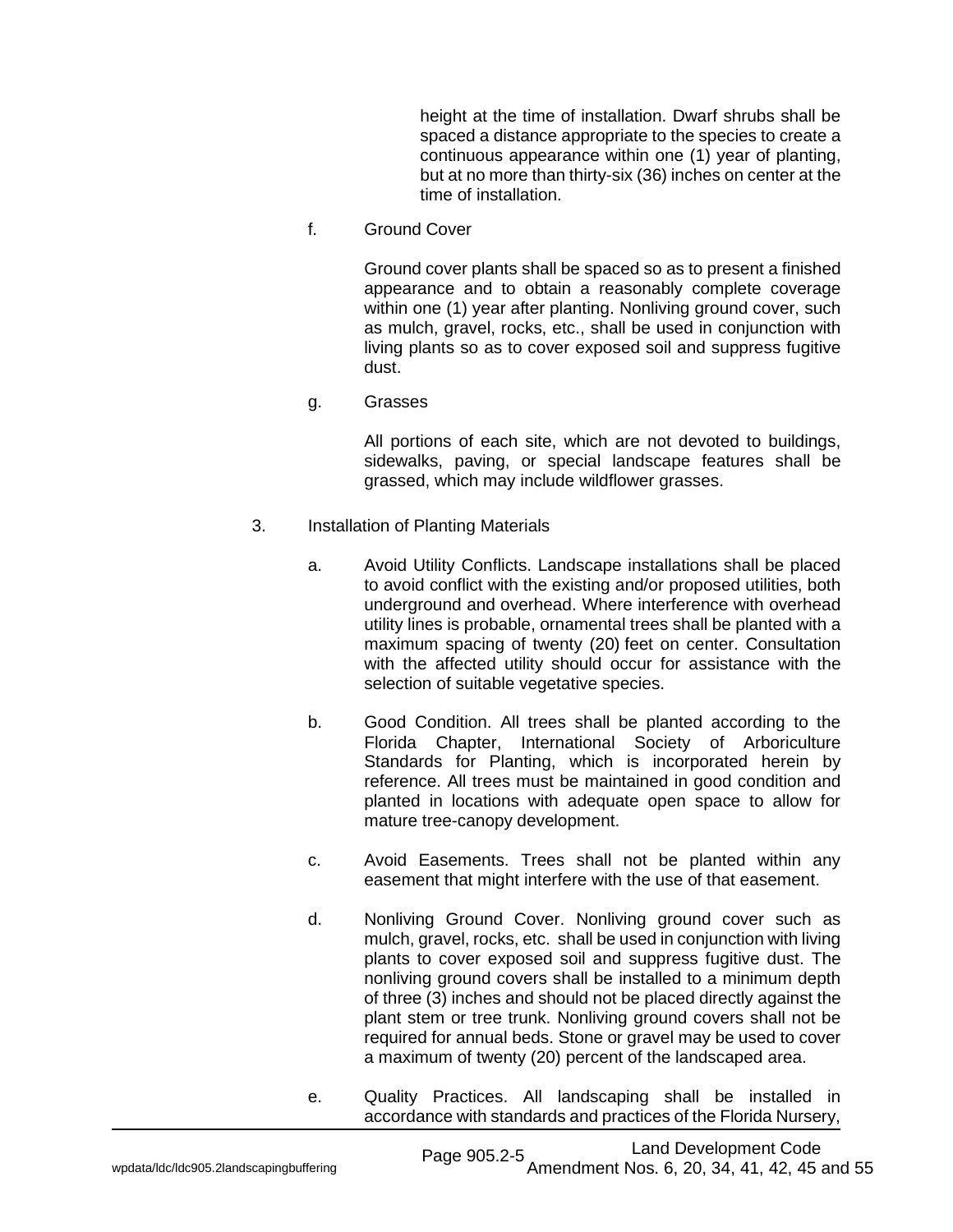Growers, and Landscape Association and the Florida Chapter of the International Society of Arboriculture.

- f. Height. All height requirements shall be based on the finished grade of the landscaped area and measured at the main stem.
- g. Quality of Planting Areas. Equipment, construction material, and debris or fill shall not be placed in future planting areas. There shall be no cleaning of equipment or material or the storage or disposal of waste materials, such as paints, petroleum products, oils, solvents, asphalts, concrete, mortar, or any other material within these future planting areas. At the time of completion, landscape areas shall be free of compaction, foreign debris, and other components not native to the site.
- h. Interim Coverage. All portions of a lot upon which development has commenced, but not continued for a period of thirty (30) days, shall be planted with a grass species or ground cover to prevent erosion and encourage soil stabilization. Adequate coverage, so as to suppress fugitive dust, shall be achieved within forty-five (45) days.

## D. Specific Planting Requirements

- 1. Specific Standards for Residential Lots
	- a. Minimum shade tree planting requirement. A minimum number of shade trees shall be planted or retained on all property upon which an individual lot is located in accordance with the following table:

| <b>Size of Lot (Square Feet)</b> | <b>Minimum Number of</b><br><b>Shade Trees</b> |
|----------------------------------|------------------------------------------------|
| 6,000 or less                    |                                                |
| 6,001-8,999                      | 2                                              |
| 9,000-11,999                     | З                                              |
| 12,000-14,999                    |                                                |
| 15,000-17,999                    | 5                                              |
| 18,000-43,559                    |                                                |
| 1 Acre to Under 2.5 Acres        | 8                                              |
| 2.5 Acres to Under 5 Acres       | 6 per Developable Acre                         |
| 5 Acres and Larger               | 4 per Developable Acre                         |

| Table 905.2-C |  |  |
|---------------|--|--|
|               |  |  |

- b. This requirement does not apply to lots of record existing before February 26, 2002.
- c. The minimum number of trees per lot can be counted toward minimum number of replacement inches if the landscape plans show a variety of tree species to select from to ensure diversity.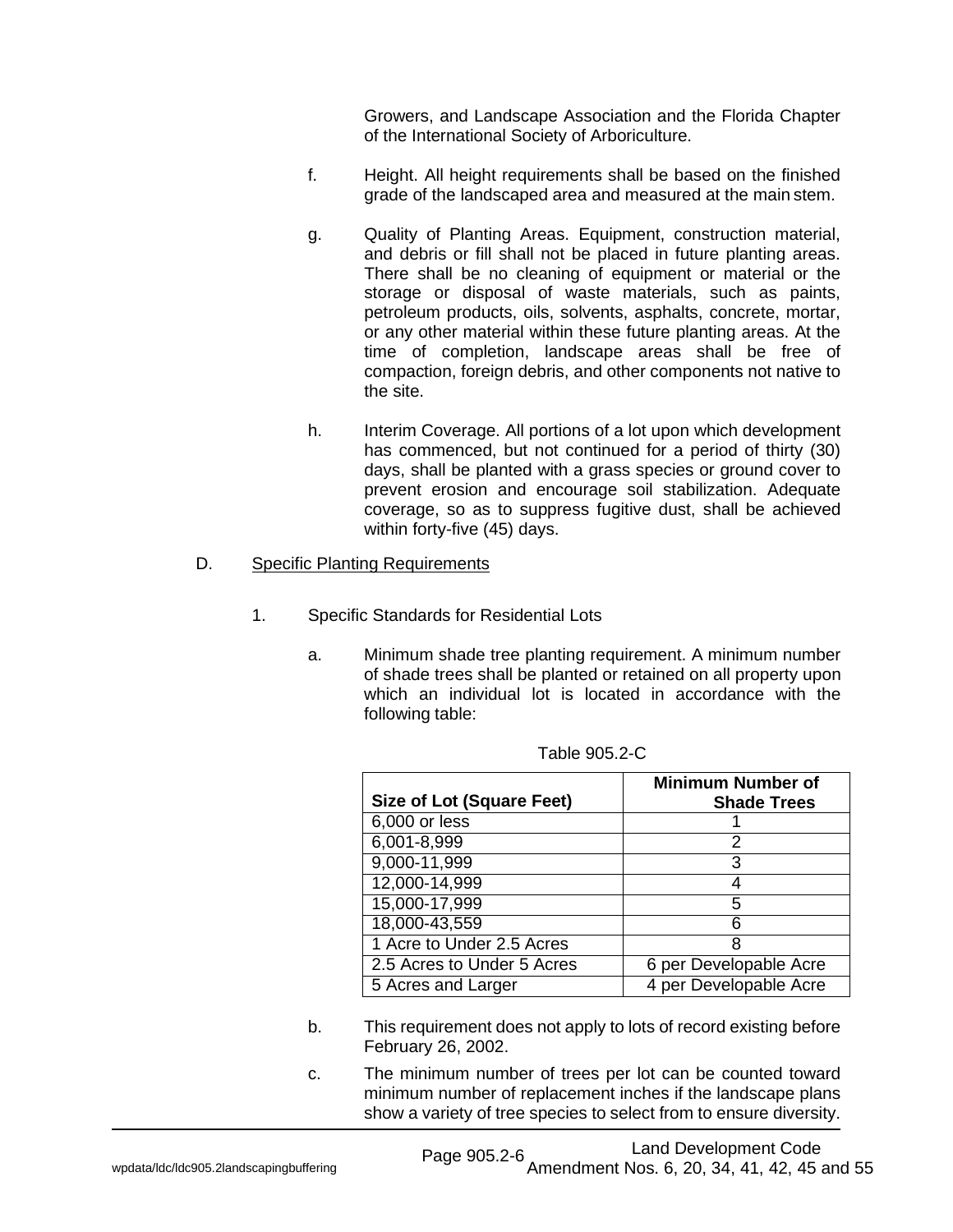- d. All lots shall require at least one (1) shade tree be placed in the front yard of the lot. For multifamily projects, fifty (50) percent of the lots within a shared structure are required to meet this provision.
- 2. On-street Parking Areas/Plantings in Rights-of-Way. Trees planted within rights-of-way shall not be counted toward lot tree minimum requirements as outlined in Table 905.2-C.
	- a. Trees planted in rights-of-ways are not required to meet the diversity requirement outlined in Table 905.2-B.
	- b. Tree plantings pursuant to this subsection of the Code shall require a County Right-of-Way Use Permit and a License and Maintenance Agreement if the Right-of-Way is to be dedicated to the County.
	- c. To prevent obstructed views of stop signs or other safety and traffic control signs, trees shall be placed a minimum of 30' from the face of said sign.
	- d. At no time, whether during installation or completion of construction, will there be imposed on the County any obligation to maintain or inspect plantings, including, but not limited to trees, shrubbery, etc., planted in the rights-of-ways pursuant to this section. Further, nothing herein is intended or shall be inferred to impose any obligation on the part of the County to maintain or inspect sidewalks constructed in accordance with any other section of this Code that are located in the same rights-of-way where said plantings are placed. All sidewalks constructed are subject to the provisions of section 901.8 of this Code and shall be inspected and maintained by the Developer and its successors and assigns, such as a CDD or HOA.
	- e. Utilities/Pavement. Trees shall be installed using a tree mitigation method as shown in the **Development Manual** when:
		- (1) The distance to any paved surface is less than the "Distance Between Paved Surface" column, shown in the Pasco County Tree list, found in the [Development](https://protect-us.mimecast.com/s/sgbhCwpkzXCvlJPyuVpPVq?domain=pascocountyfl.net)  [Manual.](https://protect-us.mimecast.com/s/sgbhCwpkzXCvlJPyuVpPVq?domain=pascocountyfl.net)
		- (2) The distance to any underground or ground level utilities is less than the "Ground Utility Minimum Distance from Trunk" column, shown in the Pasco County Tree list, found in the [Development Manual.](https://protect-us.mimecast.com/s/sgbhCwpkzXCvlJPyuVpPVq?domain=pascocountyfl.net) This provision defines utilities as pressure pipes, sanitary sewer pipes, air release valves (ARVs), underground and above ground utility boxes, manholes, water meters, backflow prevention devices, and other such structures installed for and by utility companies, not including storm water pipes and underdrains.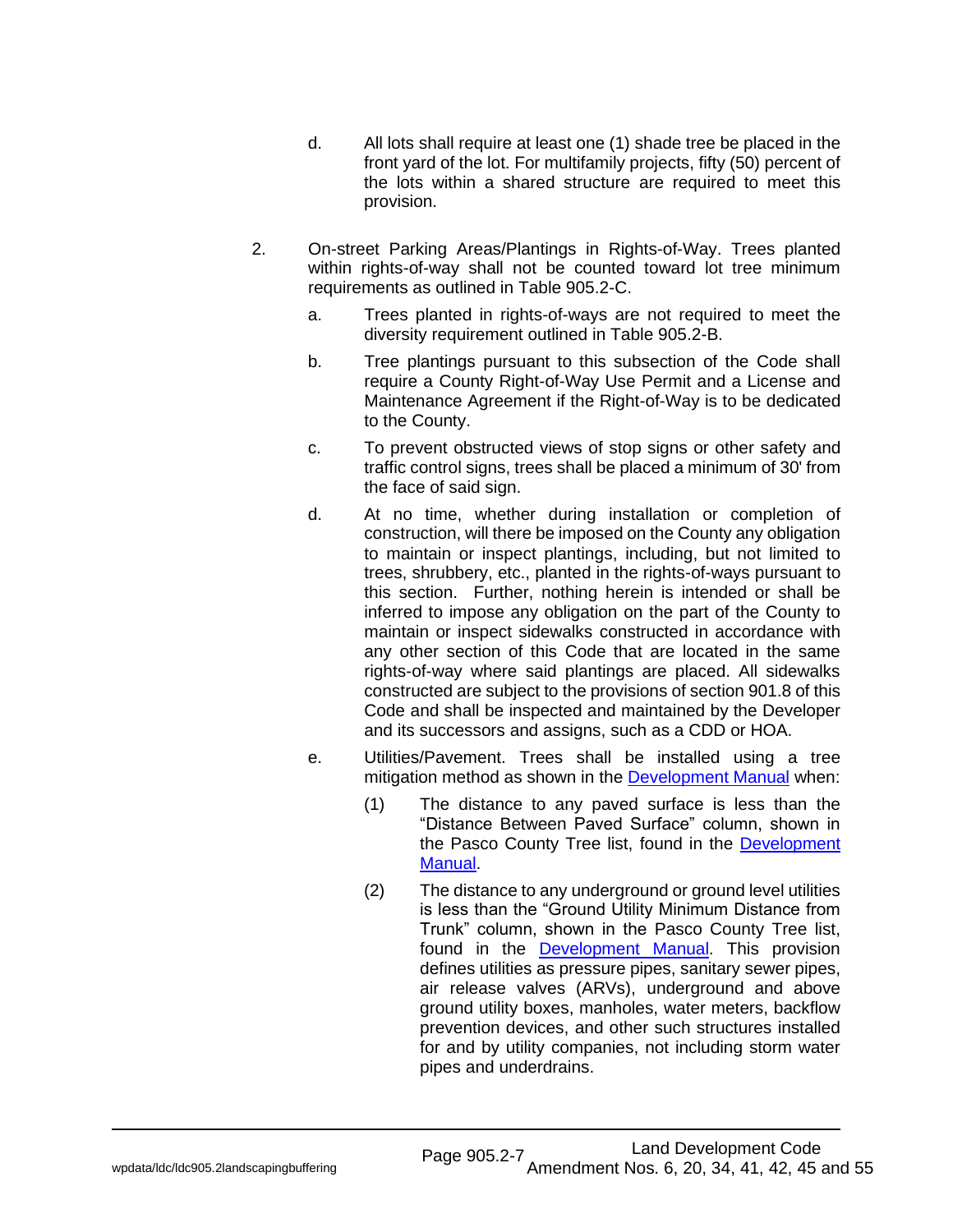- 3. Off Street Vehicular Use Areas. To divide and break up large expanses of paving, provide shading for paved areas, as well as creating an aesthetically pleasing environment. Applicable to all new or expanded off-street parking or other vehicular use areas.
	- a. General Requirements
		- (1) A minimum of ten (10) percent of the on-site, vehicular use area shall be devoted to interior landscape areas. For those projects that cannot meet this requirement, alternative planting solutions may be proposed and approved administratively.
		- (2) A minimum of one (1) shade tree for every 200 square feet of required interior landscaped area.
		- (3) Other than trees, planting materials shall naturally grow no taller than thirty (30) inches.
	- b. Landscape Islands and Terminal Islands
		- (1) Minimum length; one (1) foot less than the length requirements in 907.1.D.2
		- (2) Minimum width of ten (10) feet, between back of curbs.
		- (3) Maximum of ten (10) parking spaces between islands.
		- (4) All rows of parking shall be bordered by a terminal landscaped island. Where a terminal island abuts a

required buffer area or where two (2) rows of parking abut either perpendicularly or at an angle, the required plantings may be relocated elsewhere on the site upon approval of the landscape plan.

- (5) Planting Requirements Per Island:
	- (a) One (1) evergreen shade tree; shall be set back a minimum of four (4) feet from the drive aisles.
	- (b) Shrubs, dwarf shrubs, ornamental grasses, or ground cover plants shall be placed to provide a finished appearance at the time of inspection. These plantings shall be set back a minimum of one (1) foot from curbing or pavement.
- c. Landscape Medians

Where a drive aisle is not loaded with parking spaces and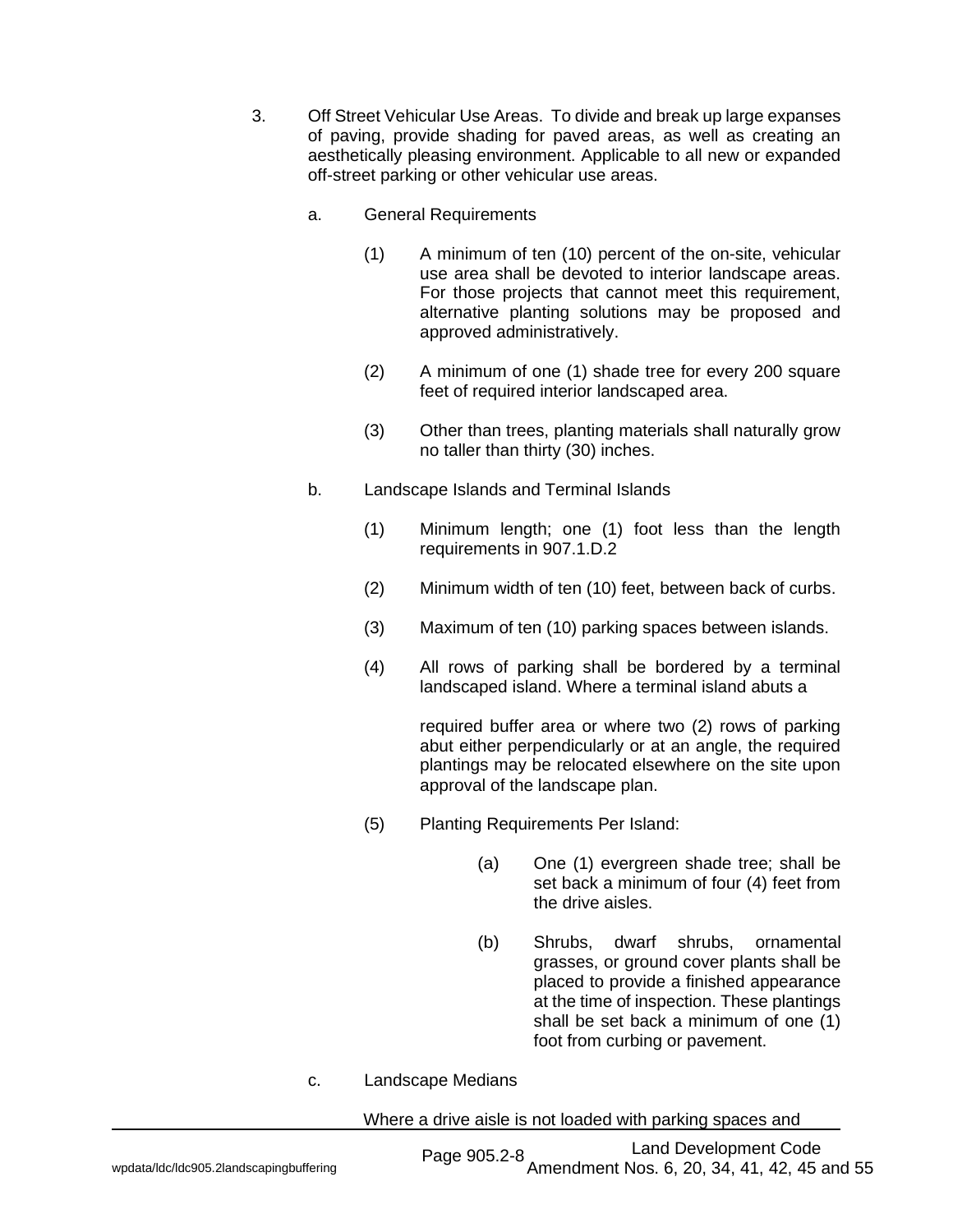another buffer is not immediately adjacent, the following planting area shall be required:

- (1) Minimum width of five (5) feet, between back of curbs.
- (2) Planting Requirements for Medians:
	- (a) One (1) understory tree every thirty (30) feet.
	- (b) Shrubs, dwarf shrubs, ornamental grasses, or ground cover plants shall be placed to provide a finished appearance at the time of inspection. These plantings shall be set back a minimum of one (1) foot from curbing or pavement.
- (3) No landscaping shall be placed in a manner that would impede the clear-sight triangle of internal drive aisle intersections with other drive aisles or pedestrian paths.
- (4) The County Administrator or designee may consider alternative landscape plantings and median widths as part of the review process.
- d. Additional Considerations and Standards
	- (1) Use of existing noninvasive trees is preferred in the design of the vehicle use area. Where existing trees are retained in landscape islands, the number of uninterrupted parking spaces in a row may be increased to fifteen (15).
	- (2) For industrial parks or land devoted to industrial use, only the parking areas between the front of the building line and the road right-of-way or easement providing access shall comply.
	- (3) For vehicle use areas serving large vehicles requiring additional maneuvering room, such as truck stops, motor freight terminals, boat and RV storage, and distribution centers, up to fifty (50) percent of required vehicle use area landscaping may be transferred and added to the perimeter buffer or roadway buffer.
	- (4) Areas that utilize grass parking shall not be subject to the provisions above so long as the vehicle use area provides for orderly circulation and parking spaces are delineated with wheel stops.
	- (5) Where known or newly emerging clean energy technologies are proposed to be installed (including, but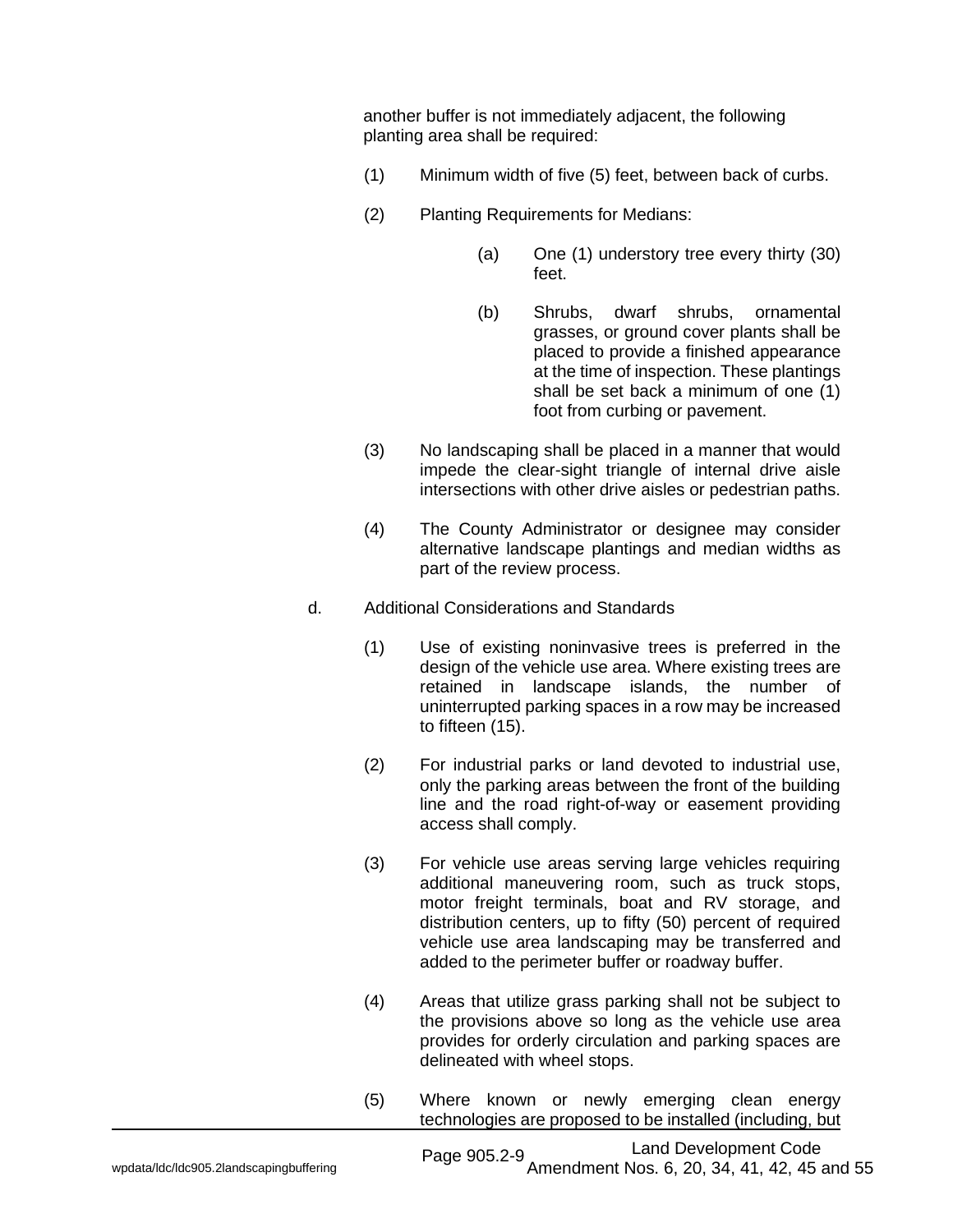not limited to, solar carports, wind turbines, and electric vehicle charging stations), and the installation of such technologies conflict with these landscaping requirements, the County Administrator or designee may administratively approve modifications to landscaping materials or planting locations during the review process without the need for formal submission of an Alternative Standard.

4. Building Perimeter Landscaping

The intent and purpose of building perimeter landscaping is to provide for visual interest, prevent monotony, break up wall and pavement expanses, and clearly define entryways.

- a. Building perimeter landscaping shall be placed such that a minimum of fifty (50) percent of the building perimeter is landscaped.
- b. All shopping center, retail, office, multifamily, clubhouse, or similar uses shall provide perimeter building landscaped beds in a minimum amount equal to ten (10) percent of the proposed building ground-level floor area.
- c. These building perimeter landscape areas shall be located adjacent to the building and shall consist of landscaped areas, raised planters, or planter boxes that are a minimum of five (5) feet wide. These landscaped areas shall include:
	- (1) Any combination of ornamental trees or group of palms, at a rate of one (1) tree or group of palms per fifty (50) linear feet within the required landscape area. Shade trees planted within fifteen (15) feet of the building may count towards meeting this requirement.
	- (2) At a minimum, the required landscape area is to have a single row of plantings, consisting of species reaching at least thirty-six (36) inches tall at maturity.

Alternative design solutions for these building perimeter landscaping requirements that meet or exceed the intent and purpose of this section may be considered through the review process.

5. Site Perimeter Landscape Buffering and Screening

The intent and purpose of providing landscape buffering and screening is to provide for an aesthetically pleasing developed environment and separation between uses and intensities where appropriate. Perimeter landscaping is required on all sides of a lot. The required buffer type is based on the subject property's district/use and the adjacent district/use as shown in Tables 905.2-D and 905.2-E at the bottom of this section.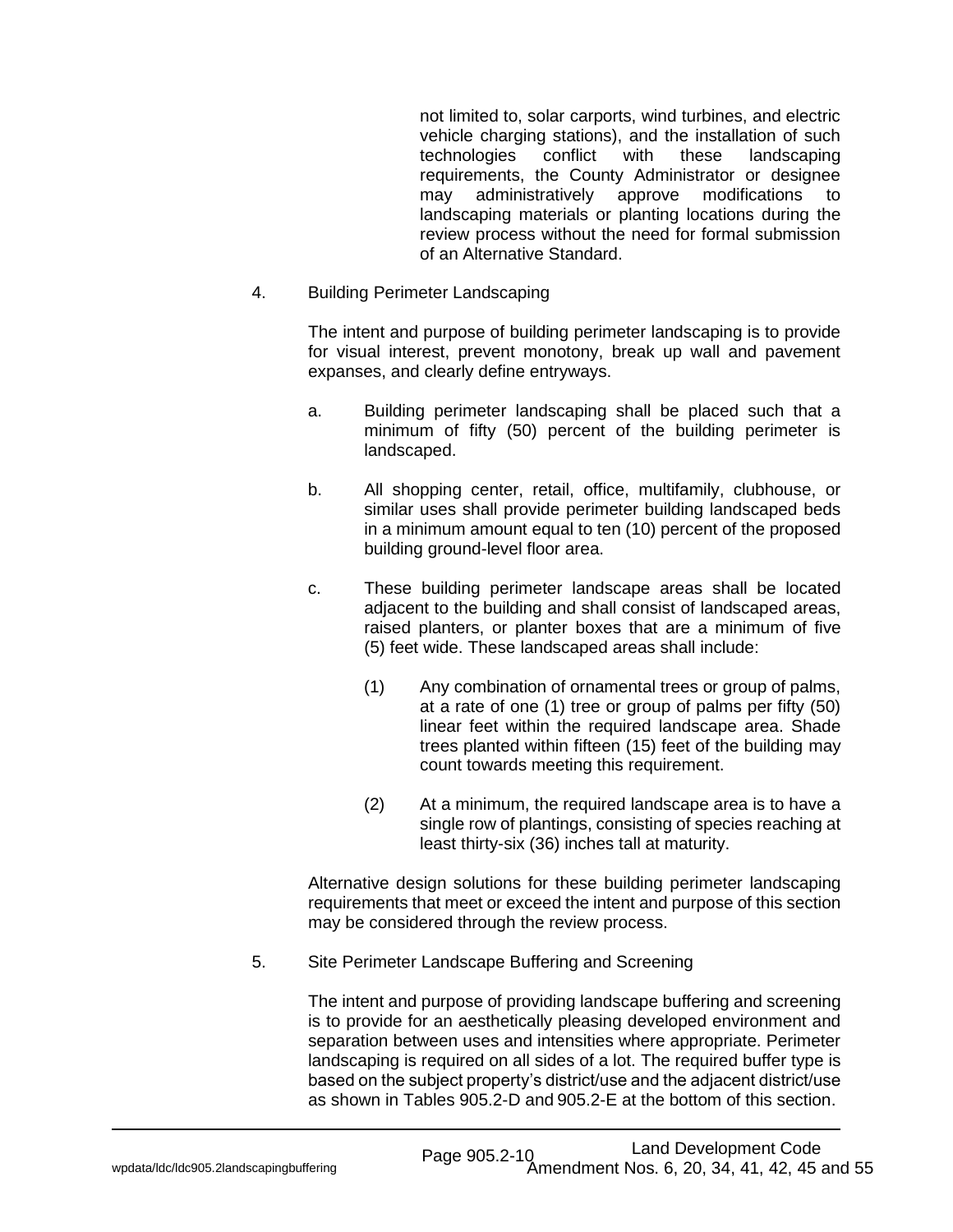- a. Where the buffers are located within residential subdivisions, the buffers shall be indicated as tracts and the applicable minimum side or rear yard shall be measured from the tract line.
- b. For residential uses where the buffers are not located within a subdivision, they shall be delineated by an easement and the applicable side or rear yard shall be increased by the width of the required buffer. Additionally, where the buffer is located within an easement, the applicable side- or rear-yard setback, as required by the zoning district, shall be measured from the easement line. Further, when a buffer is located within an easement, additional conditions relating to the maintenance and disclosure of the buffer requirements to the lot owner may be imposed by the County.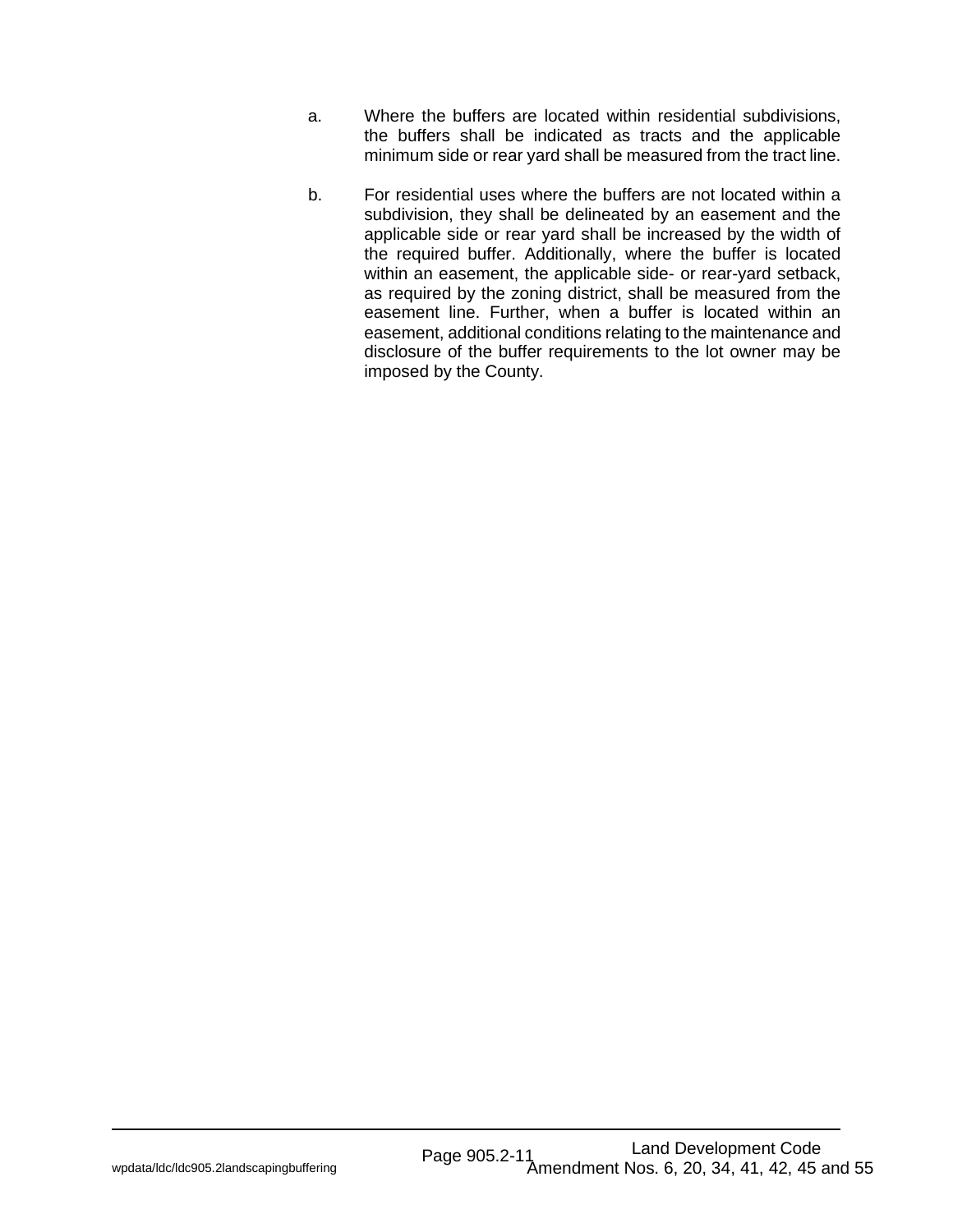|                                                                                                                                 |    |                | <b>Adjacency Matrix:</b> |                |                          |              |   |                          |   |   |    |    |
|---------------------------------------------------------------------------------------------------------------------------------|----|----------------|--------------------------|----------------|--------------------------|--------------|---|--------------------------|---|---|----|----|
| District/Use Key:                                                                                                               |    | 1              | $\overline{2}$           | 3              | 4                        | 5            | 6 | 7                        | 8 | 9 | 10 | 11 |
| <b>Agricultural Districts</b>                                                                                                   | 1  | ۰              | $\blacksquare$           | $\blacksquare$ | $\overline{\phantom{a}}$ | ÷            | ۰ | ۰                        | ۰ |   | F  |    |
| Residential Districts <sup>(1)</sup>                                                                                            | 2  | A              | B                        | B              | B                        | C            | С | L,                       | B | D | F  | B  |
| Commercial/Office Districts/Uses                                                                                                | 3  | A              | B                        | A              | A                        | B            | C | $\blacksquare$           | A | D | F  | A  |
| 4<br>Industrial Districts/Uses                                                                                                  |    |                | C                        | B              | E                        | B            | C | ÷,                       | A | D | F  | A  |
| Automotive Service Stations and<br>Convenience Stores with Gas Pumps                                                            | 5  | B              | C                        | B              | B                        | B            | B | $\blacksquare$           | B | G | F  | A  |
| Vehicle Dealerships                                                                                                             | 6  | A              | H                        | A              | A                        | A            | A | ÷,                       | A | D | F  | A  |
| Mining Operations/Construction and<br><b>Demolition Debris Disposal</b><br>Facilities/Landfills (All Types)                     | 7  | $\blacksquare$ | C                        | $\overline{C}$ | $\overline{C}$           | $\mathsf{C}$ | C | $\overline{\phantom{0}}$ | Ċ | C | F  | A  |
| Self-Storage Facilities (Free Standing<br>RV/Boat Storage Facilities do not<br>need a buffer against Agricultural<br>Districts) | 8  | A              | B                        | A              | A                        | B            | A | $\overline{a}$           | A | # | F  | A  |
| Rights-of-Way <sup>(2)</sup>                                                                                                    | 9  | ٠              | $\blacksquare$           | $\blacksquare$ | ÷,                       |              |   |                          |   |   |    |    |
| <b>Controlled Access Roadways</b>                                                                                               | 10 |                |                          |                |                          |              |   |                          |   |   |    |    |
| Electrical Substations, Distribution<br>Electrical Substations or Similar Uses,<br><b>Including Solar Facility</b>              | 11 | B              | B                        | A              | A                        | A            | A | A                        | A | D | F  |    |

# **TABLE 905.2-D**

*(1) Single Family Districts, Multiple Family Districts, and Mobile Home Districts shall be required to provide a Type "B" buffer between each other. Developments of the same district shall not be required to buffer from themselves.*

*(2) Applies to major County roads and Type 1 subdivision collectors, except rights-of-ways as outlined in Section 905.3, or as required by this Code. Where a local roadway exists, the required buffer shall be determined by the adjacent district/use directly across the local roadway.*

*# For specific requirements for Self-Storage Facility buffering, see LDC Section 1105.*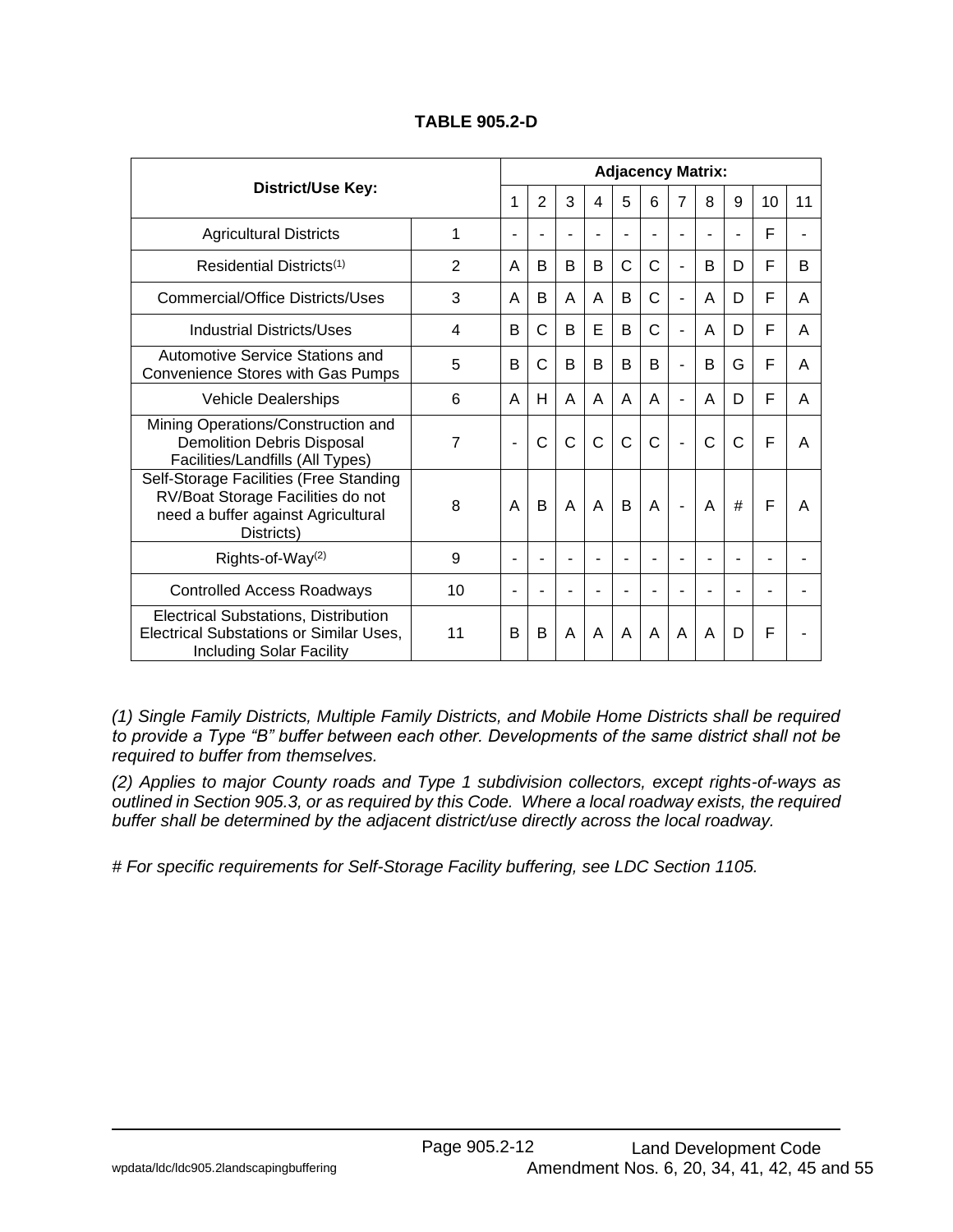**TABLE 905.2-E Landscaping Buffer and Screening Requirements**

| <b>Buffer Type</b>                                                       | <b>Width</b>    | <b>Shade</b><br>$Trees^{(1)}$ | <b>Shrubs</b>                                                                                                                                                         | Visual Screening <sup>(2)</sup>                                                                                                               | <b>Accent</b><br>Plantings <sup>(3)</sup> |  |
|--------------------------------------------------------------------------|-----------------|-------------------------------|-----------------------------------------------------------------------------------------------------------------------------------------------------------------------|-----------------------------------------------------------------------------------------------------------------------------------------------|-------------------------------------------|--|
| A<br>Light                                                               | 10              | $1/60$ LF                     | Single row of<br>evergreen shrubs                                                                                                                                     | N/A                                                                                                                                           | N/A                                       |  |
| B<br>Moderate                                                            | 15              | $1/30$ LF                     | Single row of<br>evergreen shrubs                                                                                                                                     | $6'$ min $-8'$ max with any<br>combination:<br>Opaque fence (no<br>wood or chain link),<br>wall, berm, or hedge<br>(plantings 1 / 5 LF)       | N/A                                       |  |
| $\mathsf{C}$<br>Dense                                                    | 20              | $1/20$ LF<br>staggered        | Single row of<br>evergreen shrubs                                                                                                                                     | $6'$ min $-8'$ max with any<br>combination:<br>Opaque fence (no<br>wood or chain link),<br>wall, berm, or hedge<br>(plantings 1 / 5 LF)       | N/A                                       |  |
| $D-1$<br>Nonlocal Roadway -<br>General                                   | Varies $(4)(5)$ | $1/30$ LF                     | 5 shrubs per tree                                                                                                                                                     | N/A                                                                                                                                           | 50 / 100<br>linear foot                   |  |
| $D-2$<br>Nonlocal Roadway-<br>Vehicle Use Area                           | Varies $(4)(5)$ | $1/30$ LF                     | Double row of staggered evergreen shrubs 3'<br>tall at planting<br><b>OR</b><br>Combination of a berm and single row of<br>evergreen shrubs, 3' tall at installation  | 30/100<br>linear foot                                                                                                                         |                                           |  |
| $D-3$<br>Nonlocal Roadway -<br>Residential                               | Varies $(4)(5)$ | $1/30$ LF                     | 5 shrubs per tree                                                                                                                                                     | $6'$ min $- 8'$ max with any<br>combination:<br>Opaque fence (no<br>wood or chain link),<br>wall, berm, or hedge<br>(plantings 1 / 5 LF)      | 50 / 100<br>linear foot                   |  |
| E(6)<br>Industrial to<br>Industrial                                      | 5               | $1/60$ LF                     | Single row of<br>evergreen shrubs                                                                                                                                     | N/A                                                                                                                                           | N/A                                       |  |
| $F-1^{(7)}$<br><b>Controlled Access</b><br>Roadways-<br>Residential      | 20              | $1/60$ LF                     | 5 shrubs per tree or<br>single row of<br>evergreen shrubs                                                                                                             | Wall (masonry or<br>ornamental); may be<br>placed atop berm to<br>achieve height.<br>Within 500 feet: sound<br>wall, 10'<br>Over 500 feet: 8' | 50 / 100<br>linear foot                   |  |
| $F-2^{(7)}$<br><b>Controlled Access</b><br>Roadways-<br>All Other        | 20              | $1/60$ LF                     | 5 shrubs per tree                                                                                                                                                     | 8' min with any<br>combination:<br>Wall (masonry or<br>ornamental), berms, or<br>hedge (plantings 1/5<br>LF)                                  | 50/100<br>linear foot                     |  |
| G<br>Service Stations and<br><b>Convenience Stores</b><br>with Gas Pumps | $20^{(5)}$      | $1/20$ LF<br>staggered        | Double row of staggered evergreen shrubs 3'<br>tall at planting<br><b>OR</b><br>Combination of a berm and single row of<br>evergreen shrubs, 3' tall at installation. | 50 / 100<br>linear foot                                                                                                                       |                                           |  |
| H<br>Vehicle Dealership                                                  | $20^{(8)}$      | $1/20$ LF<br>staggered        | 5 shrubs per tree<br>or single row of                                                                                                                                 | $6'$ min $- 8'$ max with any<br>combination:                                                                                                  | N/A                                       |  |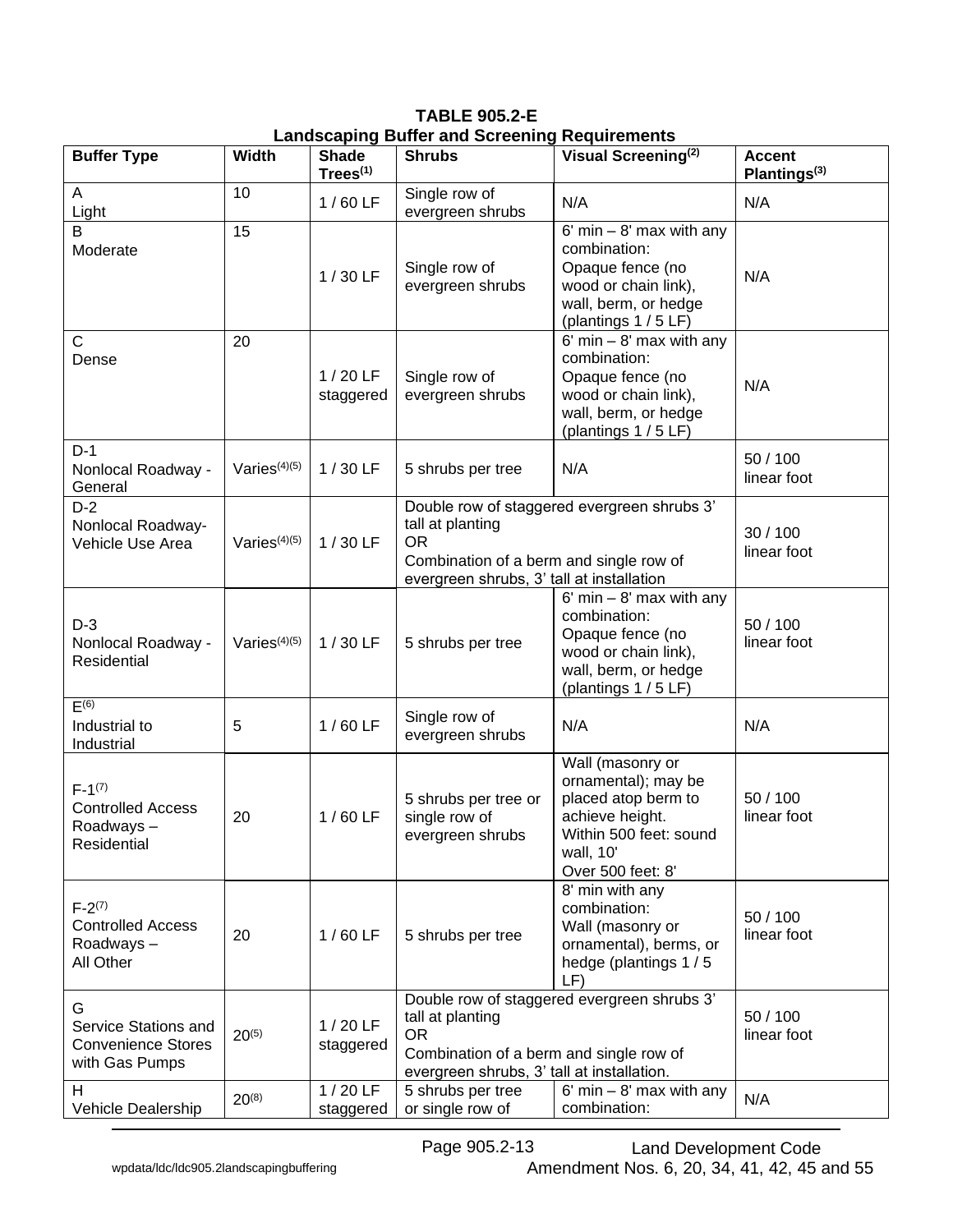| to Residential |  | evergreen shrubs | Opaque fence (no     |  |
|----------------|--|------------------|----------------------|--|
|                |  |                  | wood or chain link), |  |
|                |  |                  | wall, or berm        |  |

*(1) To provide options and diversity in design, up to 30% of required shade trees may be substituted with ornamental trees and/or groups of palms.*

*(2) If the visual screen on the adjacent development has already been approved and installed, this requirement shall be waived.*

*(3) Accent Plantings may be either shrubs, dwarf shrubs, or ornamental grasses.*

*(4) The minimum width will vary according to the ultimate width of abutting right-of-way and project size as follows:*

*Right-of-Way Width and Buffer Required:*

- *0-99 Feet: 10 Feet*
- *100 or More: 15 Feet*
- *15 Acres or Larger Project Regardless of Right-of-Way Width: 20 Feet*

*(5) When a corridor right-of-way is dedicated in accordance with this Code, the Type D and G buffer widths may be reduced to no less than ten (10) feet as part of plan review, provided the intent and purpose of this section are met.*

*(6) When the industrial uses are adjacent, such as sharing of side-yard line, the buffer is only required to extend from the front property line to that point parallel to the front building line. (7) Any Controlled Access Roadway also designated as a Scenic Corridor per the Pasco County Comprehensive plan shall provide a visual screen consisting of native vegetation and double rows of trees or stands of trees. The number and specific planting criteria shall meet the intent of shielding the traveling public's view of sound walls, walls, and fences, and signage while providing for views of open space and natural areas.* 

*(8) Where the vehicle dealership site is larger than 3 acres, the buffer width shall be increased to 40 feet.*

- c. Joint Landscape Areas. When perimeter landscape areas are required on adjacent properties with similar densities and intensities, the County Administrator or designee may approve a Joint Landscape Area permitting installation of one (1) such landscape area on the adjoining boundary. The Joint Landscape Area shall be a recorded, binding agreement on both property owners and their successors in interest and shall be approved by the County Administrator or designee. The agreement shall describe each property owner's initial landscape requirements and ongoing maintenance responsibilities between the two parties. The Joint Landscape Area shall meet or exceed the intent of the properties' buffer requirements including required trees and screening opacity.
- d. Drainage Easements. Where drainage easements encroach the Perimeter landscape Buffering areas, landscape shall be installed to allow positive flow of the stormwater drainage.
- e. Unless specifically stated elsewhere in this Code, landscape buffers shall follow the stricter provision between use or zoning district. Within MPUD Master Planned Unit Developments, the buffering required shall be in accordance with the use within that phase, portion, and parcel of the MPUD plan.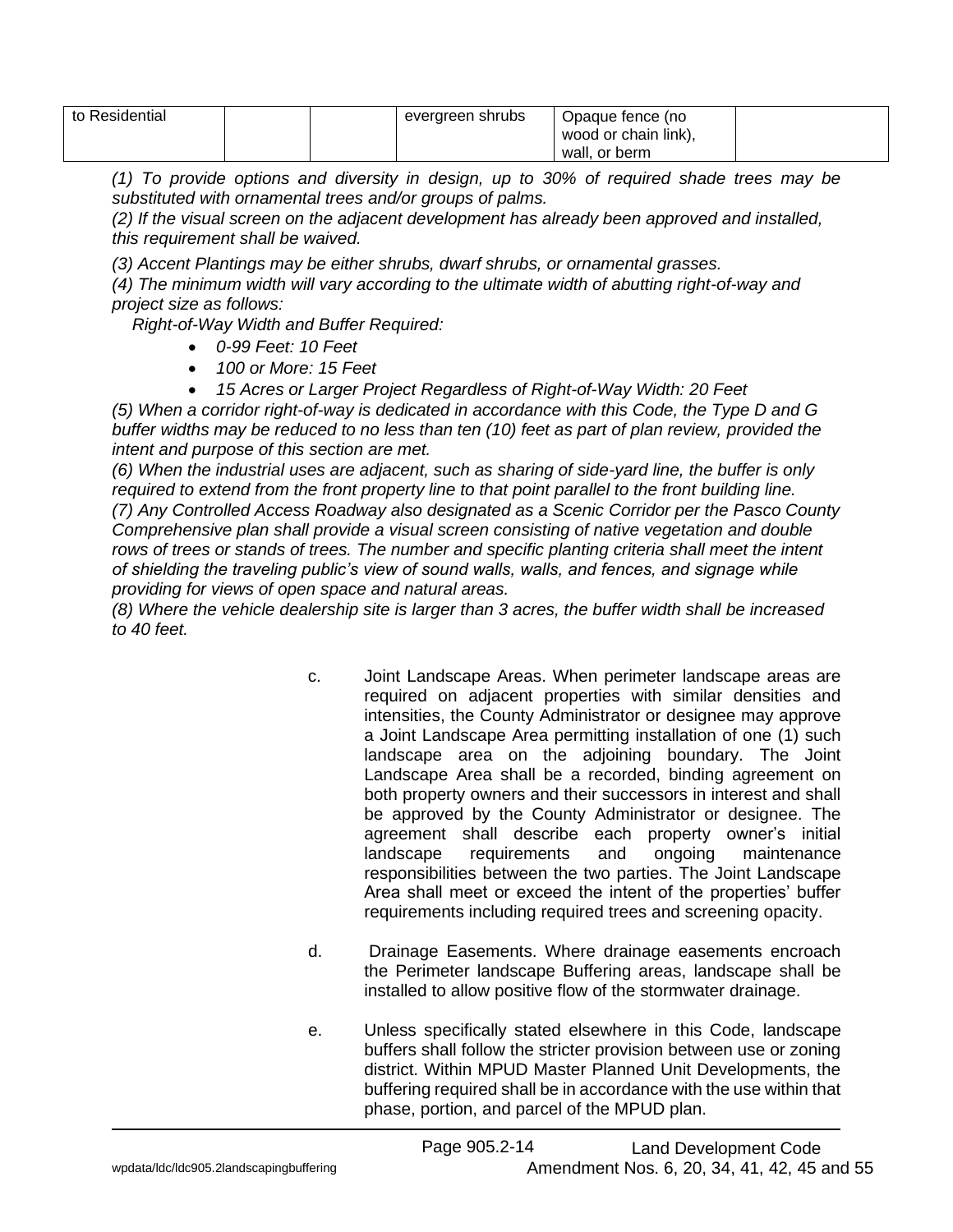- 6. Water Management Systems
	- a. All manmade dry and wet retention areas that are visible from the right-of-way shall be designed to appear natural by avoiding squared edges and appearing more rounded where possible. In addition, the following standards shall apply:
		- (1) Trees shall be planted along the banks of the water management area at a minimum rate of one (1) shade tree per fifty (50) lineal foot of pond bank.
			- (a) No landscape buffer shall be required between a retention/detention pond and a Type 1 subdivision road if there is an average pond width of 125 feet.
			- (b) No landscape buffer shall be required between a retention/detention pond and a collector road if there is an average pond width of 175 feet.
		- (2) Retention/detention ponds between an arterial road and the development, or ponds adjacent to the right-of-way that do not comply with the above requirements shall install the full buffer.
	- b. Retention/detention ponds and swales not visible from the rightof-way shall be permitted within a required buffer provided they are consistent with the following criteria:
		- (1) Retention/detention ponds and swales shall not exceed, at any location within the required buffer, seventy (70) percent of the required buffer width.
		- (2) A minimum five (5) foot wide, level planting area shall be maintained between the retention/detention pond or swale and the public right-of-way or adjacent parcel. This area shall be planted with trees and shrubs to provide a natural appearance.
	- c. The banks of dry retention areas shall be sodded to the pond bottom. Wet retention areas shall be sodded to the seasonal high water line. Bahia grass may be used or planted in retention/detention areas, drainage areas, wetland setback areas and mitigation areas.
	- d. Stormwater retention and detention areas that are visible from the public right-of-way or located within a required buffer and, if required to be fenced in accordance with the SWFWMD requirements, shall be enclosed with a nonopaque, six (6) foot decorative, metal or vinyl-coated chain-link fence. Regular chain-link fences shall not be permitted.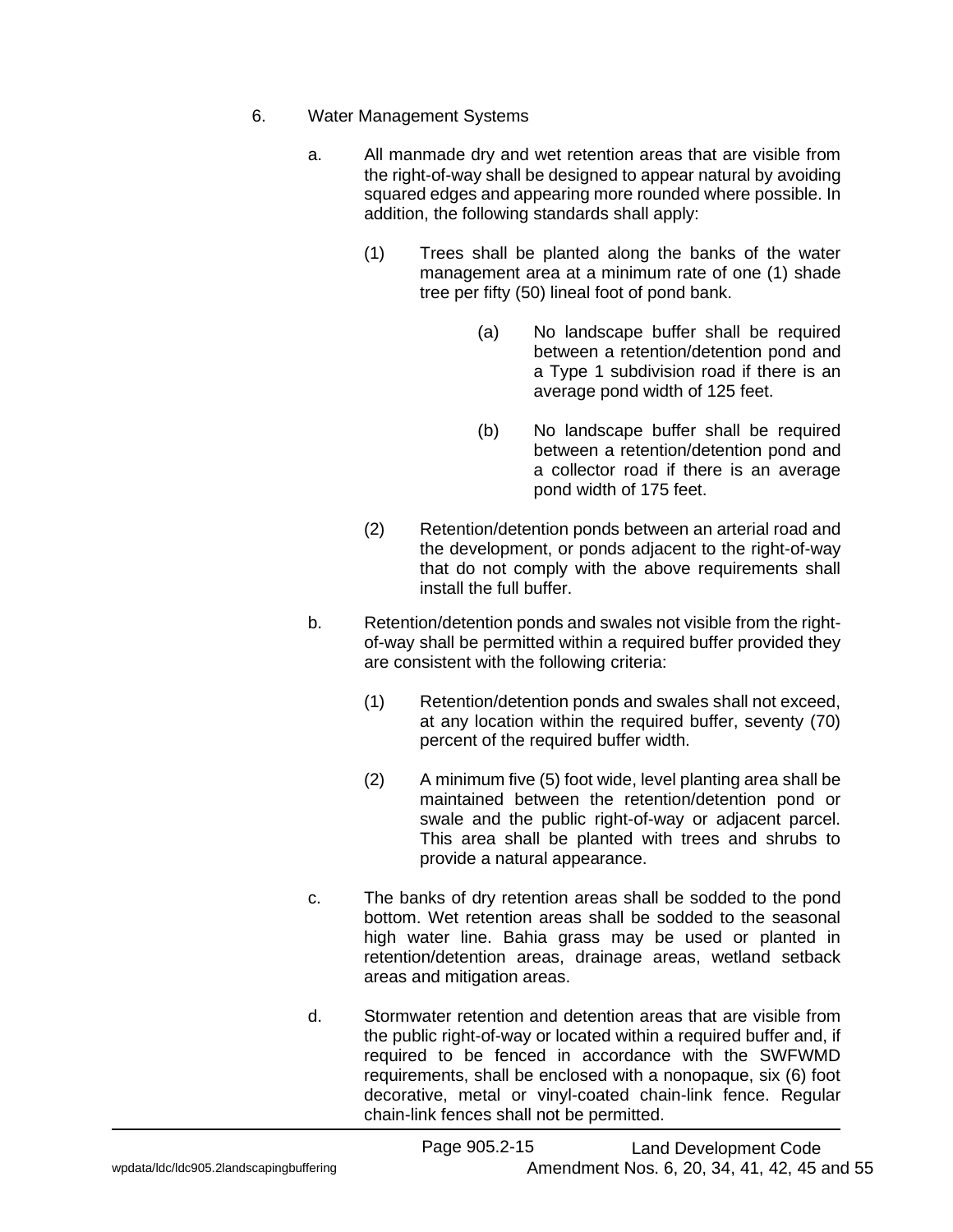# E. Landscape Acceptance, Maintenance, and Prohibitions

- 1. All landscaping, including those areas as outlined in Section 905.2.D.3 as approved through the applicable development review process, shall be maintained by an entity other than the County.
- 2. All required landscaping shall be maintained in a healthy condition in perpetuity in accordance with this Code.
- 3. All installed landscaping shall be neat and orderly in appearance and kept free of refuse, debris, disease, pests, and weeds, and shall be fertilized and irrigated as needed to maintain plants in a healthy condition.
- 4. Maintenance and pruning of required shade or ornamental trees is allowed in order to remove diseased or dead wood, remove hazardous limbs, remove or trim limbs that would obstruct vehicular movement, utility lines, or pedestrian traffic, remove double leaders or crossing limbs, or maintain or correct the size of the tree. Trimming to provide proper clearance from overhead utility lines shall be allowed; however, it shall not be allowed to significantly alter the natural form of the tree. Pruning that grossly alters the natural characteristic form of that species is not permitted, (e.g. topiary sculptures or "lollipop" shapes).
- 5. Plantings classified as Prohibited, Invasive (No Use), Invasive, and High Risk in the "Central" zone on the "Assessment of Non-Native Plants in Florida's Natural Areas" page of University of Florida/Institute of Food and Agricultural Sciences (US/IFAS) shall be prohibited. Invasive species located within the area of the project proposed to be developed are required to be removed. Ongoing maintenance to prevent the establishment of prohibited, invasive species is required.
- 6. Any plant materials of whatsoever type and kind required by these regulations shall be replaced within thirty (30) days of their demise and/or removal.
- 7. Paving, treating, or covering a required landscape area in any way that renders it impervious is prohibited.
- 8. Parking of vehicles shall not be permitted in required landscape areas.
- 9. Certification Requirements for New Development
	- a. Certification. A registered landscape architect or other person as authorized by Chapter 481, Florida Statutes, as amended or other type of professional as approved by the County Administrator or designee, shall conduct a final field inspection. A Certificate of Compliance with the requirements of this section shall be provided to the County and the property owner prior to obtaining a Certificate of Occupancy (CO). If the property owner installs the landscaping and irrigation, the owner shall act as the